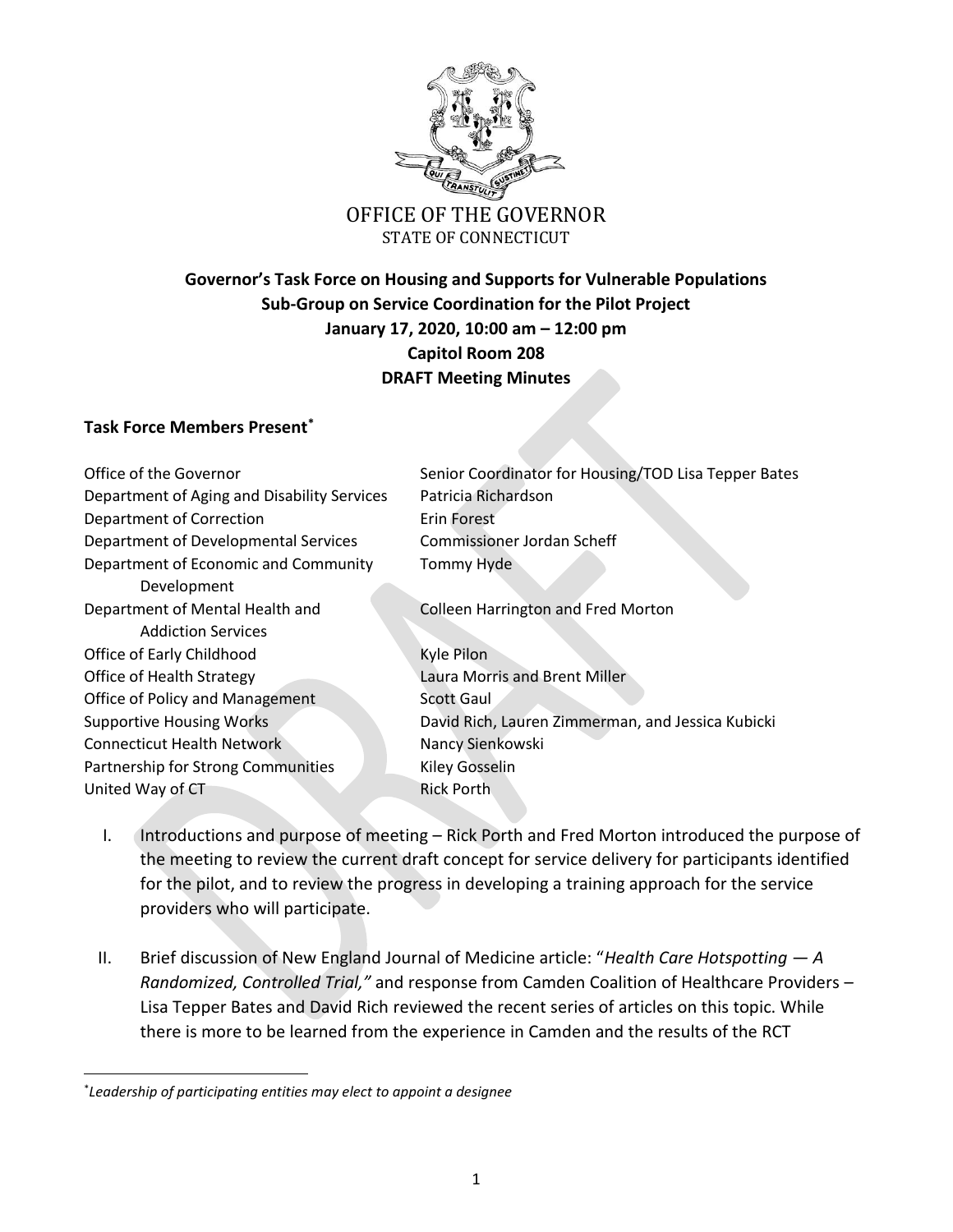regarding that work, two early conclusions that have emerged seem to support the approach proposed for the pilot: (1) embracing a wider range of data points across systems to think about how to assess for need and improved outcomes; (2) closer coordination across multiple systems and more robust response to non-medical needs. (Articles attached.)

- III. Review of Service Delivery Pilot process map Lauren Zimmermann, Director of Strategy and Operations for Supportive Housing Works, reviewed the draft process map developed in conjunction with a wide range of partners from government agencies as well as nonprofits. The goal is to pilot a truly person-centered, multi-system approach that will seek to work together to meet the most critical urgent needs of identified clients. Clients identified as eligible for the pilot will be outreached by DSS extenders, Beacon Healthcare Options and Community Health Network. Once a client agrees to participate, and has signed a release of information stipulating which of their administrative data may be shared with the service delivery team, the client will then move to the team to begin care delivery. Dr. Maria O'Connell, of the Yale Program on Recovery and Community Health (PRCH) is currently modifying the client mapping exercise for application in the service delivery pilot. That "map" will serve as the shared starting point for all providers on the team to understand the goals and priorities of the client or client family. The team will be multi-disciplinary, consisting of state agency representatives and nonprofit organizations who will work together in meeting client needs. Senior points of contact will meet on a regular basis to review cases and to work together to develop service delivery plans, with an emphasis on meeting critical client needs quickly. In addition to multidisciplinary collaboration, this pilot will also offer the opportunity to provide more innovative supports for clients based on their specific needs and employing flex funds and other tools. (Draft process map is attached.)
- IV. Update on Service Delivery Pilot training component
	- a. Person-centered care training Patricia Richardson, ADS, is the lead on a multi-agency grant to the state of CT on person-centered care under the National Center on Advancing Person-Centered Practices and Systems (NCAPPS). Patty explained that the larger project is focused on aligning different person-centered care models and training programs across CT state government. Given the opportunity of the Task Force pilot, and together with NCAPPS TA provider, Janis Tondora, Yale School of Medicine, and in tandem with partners from Yale PRCH, the team would help to identify training opportunities for the senior- and case-manager level member of the pilot team.
	- b. Adverse Childhood Experiences (ACES) Kyle Pilon, OEC, explained the importance of an approach that factors in appropriate attention for ACES. To meet that need, senior and working-level staff involved in the pilot will be trained on ACES. The first opportunity for this training will be an event at the Capitol in March, at which a screening and moderated discussion of the movie "Resilience," will be offered. The group agreed that the senior Agency/Organization Points of Contact for the pilot would be outreached to